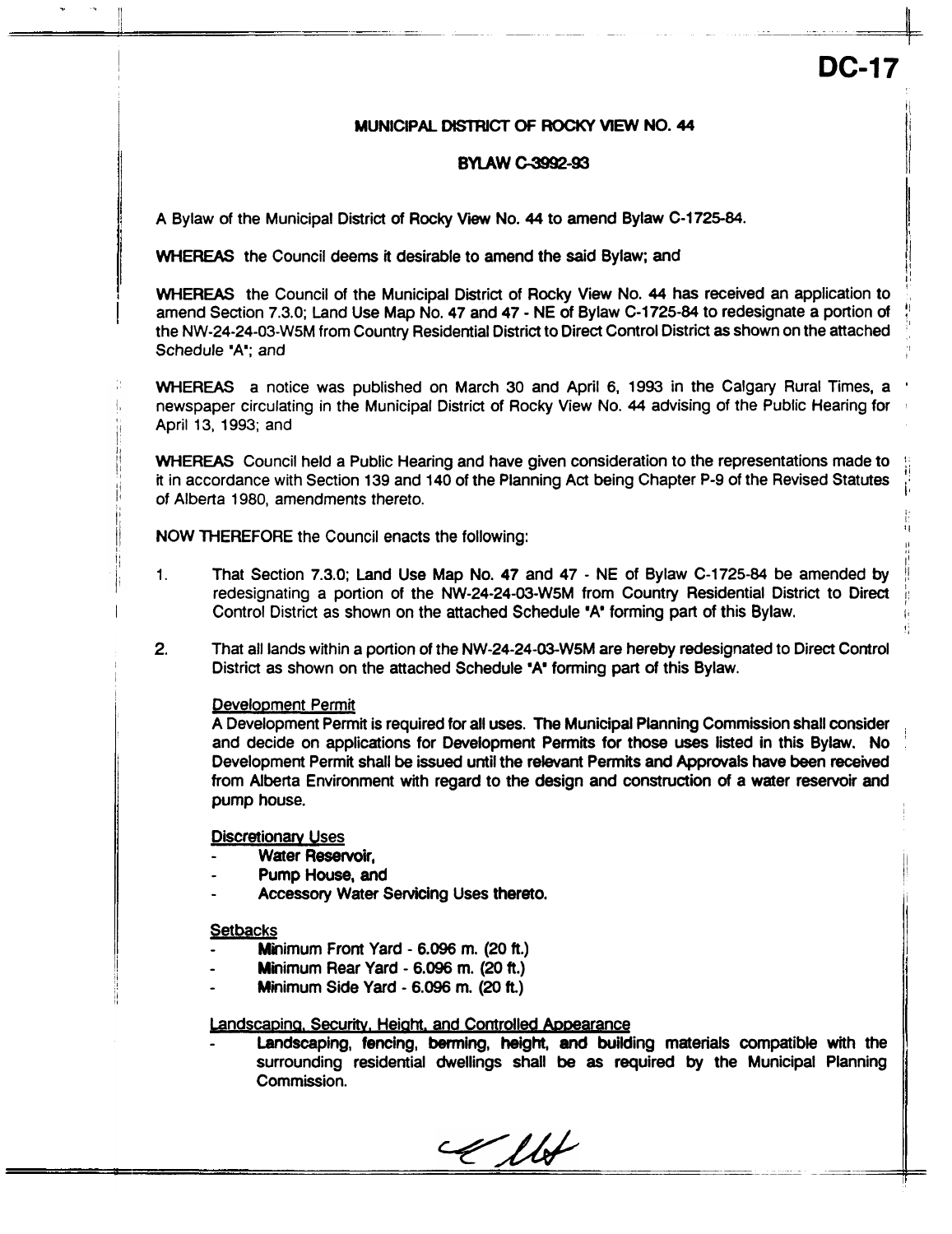### **MUNICIPAL DISTRICT OF ROCKY VIEW NO. 44**

# **BYLAW** *c-3992-93*

**3.** The Bylaw comes into effect upon the **date** of its third reading.

File: 4724003

First reading passed in open Council, assembled in the City of Calgary, in the Province of Alberta, this 9 day of March 1993, on a motion by Councillor Anderson.

Second reading passed in open Council, assembled in the City of Calgary, in the Province of Alberta, this 13th day of April 1993, on a motion by Councillor Devitt.

Third and final reading passed in open Council, assembled in the City of Calgary, in the Province of Alberta, this 13th day of April 1993, on a motion **by** Councillor Fullerton.

 $\frac{1}{2}$ 

REEVE OR DEPUTY REEVE WUNICIPAL SECRETARY

Page 2

!' *11*  I

/I ! II